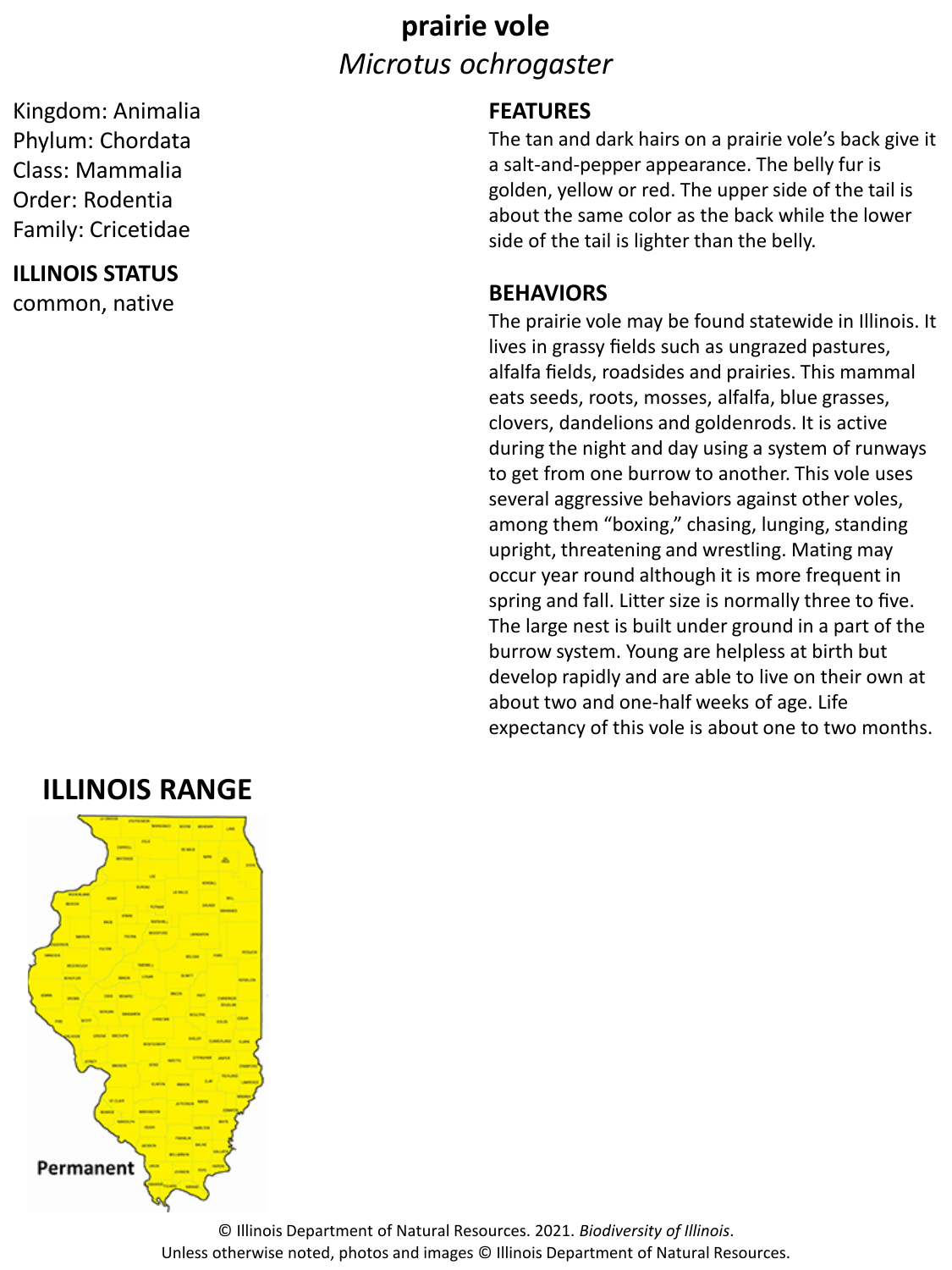

© D. G. Mikesic, Mammal Images Library of the American Society of Mammalogists